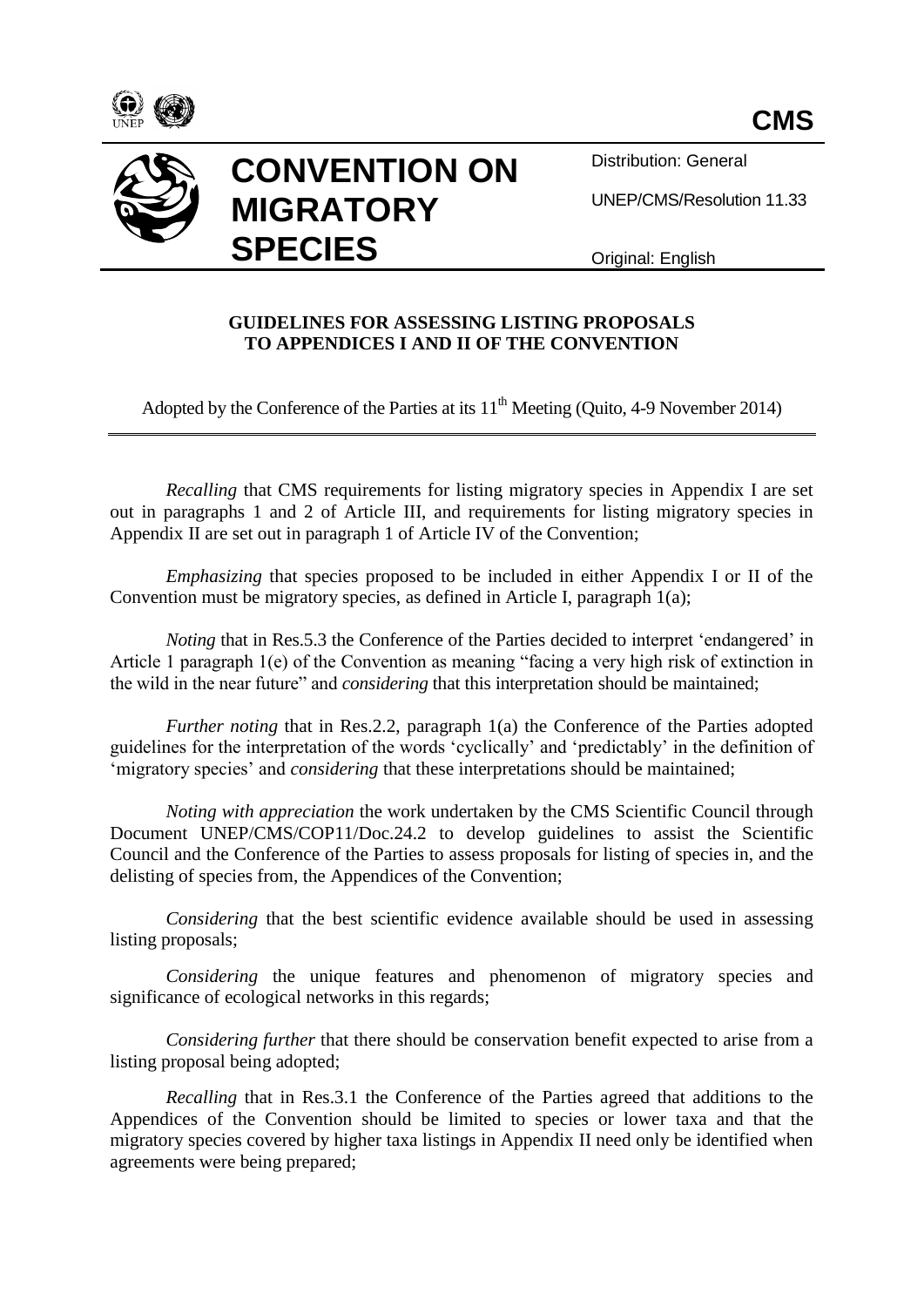*Further recalling* that many species are listed in the Appendices of both the Convention on International Trade in Endangered Species of Wild Fauna and Flora (CITES) and CMS and that for States that are Party to both Conventions it is desirable that the actions of the Conventions are complementary;

*Further recalling* that RFMOs establish conservation and management measures for many marine species (target or by-catch) managed under their purview, as applicable to all fishing vessels operating within the RFMOs Convention Area, based on the advice of the scientific committees of these bodies; and

*Recognizing* the value of seeking views from other intergovernmental bodies with respect to proposals for amendments to the Appendices;

> *The Conference of the Parties to the Convention on the Conservation of Migratory Species of Wild Animals*

1. *Decides* to interpret the term "endangered" in Article I, paragraph 1(e), of the Convention, as meaning:

"facing a very high risk of extinction in the wild in the near future";

2. *Decides* that in the interpretation of the term "migratory species" in Article I, paragraph 1 (a) of the Convention:

- (i) The word "cyclically" in the phrase "cyclically and predictably" relates to a cycle of any nature, such as astronomical (circadian, annual etc.), life or climatic, and of any frequency;
- (ii) The word "predictably" in the phrase "cyclically and predictably" implies that a phenomenon can be anticipated to recur in a given set of circumstances, though not necessarily regularly in time;

3. *Resolves* that, by virtue of the precautionary approach and in case of uncertainty regarding the status of a species, the Parties shall act in the best interest of the conservation of the species concerned and, when considering proposals to amend Appendix I or II, adopt measures that are proportionate to the anticipated risks to the species;

4. *Instructs* the Scientific Council to trial the use of the guidelines as documented in the Annex to this Resolution, as a guide in assessing proposals to list migratory species in Appendices I and II, and report back to the  $13<sup>th</sup>$  Meeting of the Conference of the Parties (COP13) on their effectiveness;

5. *Instructs* the CMS Scientific Council and Secretariat to update Res.1.5 by developing a new template and guidelines for the drafting of listing proposals in line with the Annex of this Resolution, for adoption by the  $44<sup>th</sup>$  or  $45<sup>th</sup>$  Meeting of the Standing Committee in time for its use for proposals to be submitted to the Conference of the Parties at its  $12<sup>th</sup>$  Meeting;

6. *Requests* the Scientific Council to clarify the meaning of the phrase "significant proportion" in Article I, paragraph 1 (a) of the Convention Text, and report back to the COP;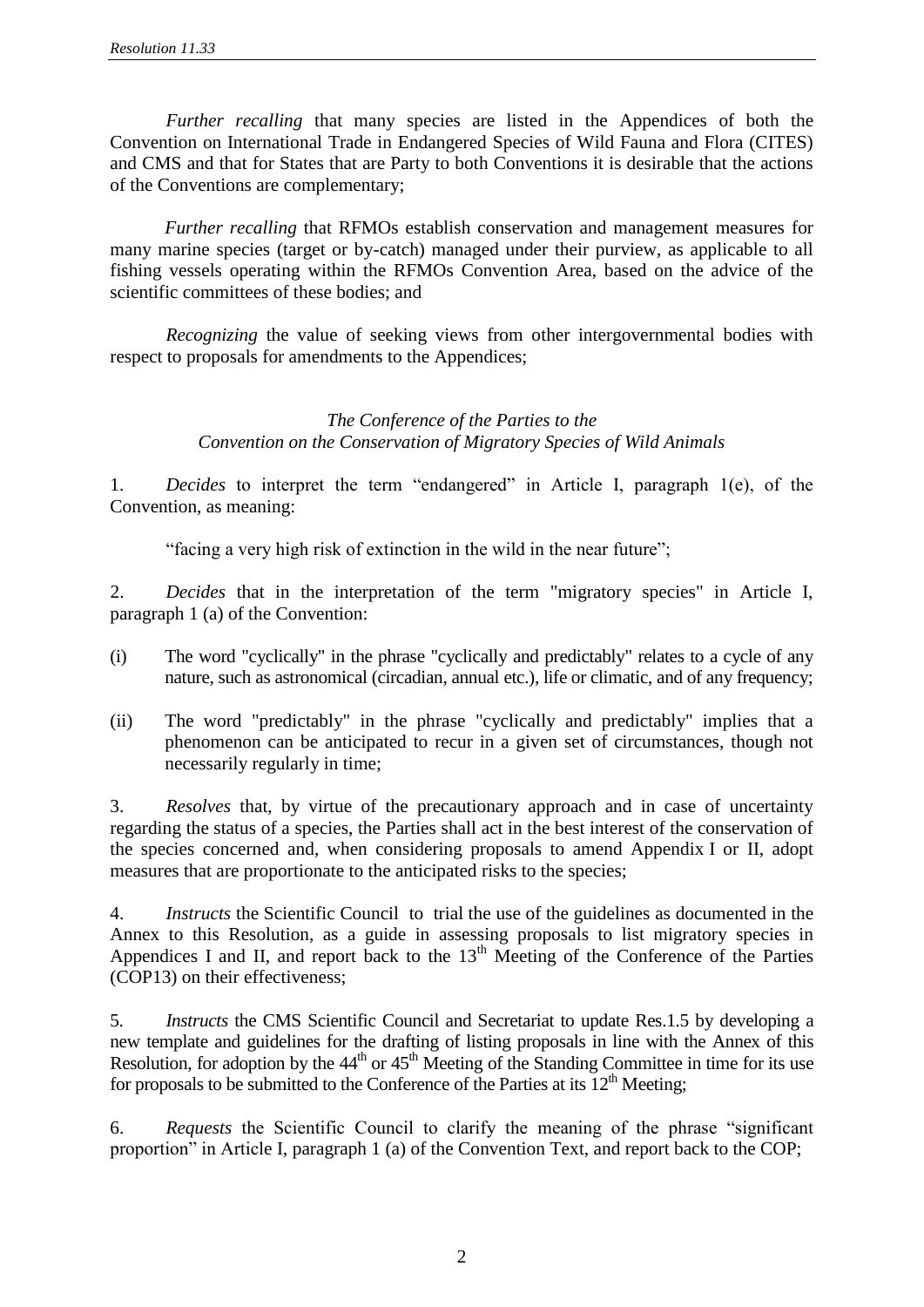7. *Requests* the Secretariat to consult other relevant intergovernmental bodies, including RFMOs, having a function in relation to any species subject to a proposal for amendment of the Appendices and to report on the outcome of those consultations to the relevant meeting of the Conference of Parties; and

8. *Decides* that this Resolution replaces Resolutions 2.2 and 5.3 for assessing listing proposals to Appendices I and II of the Convention.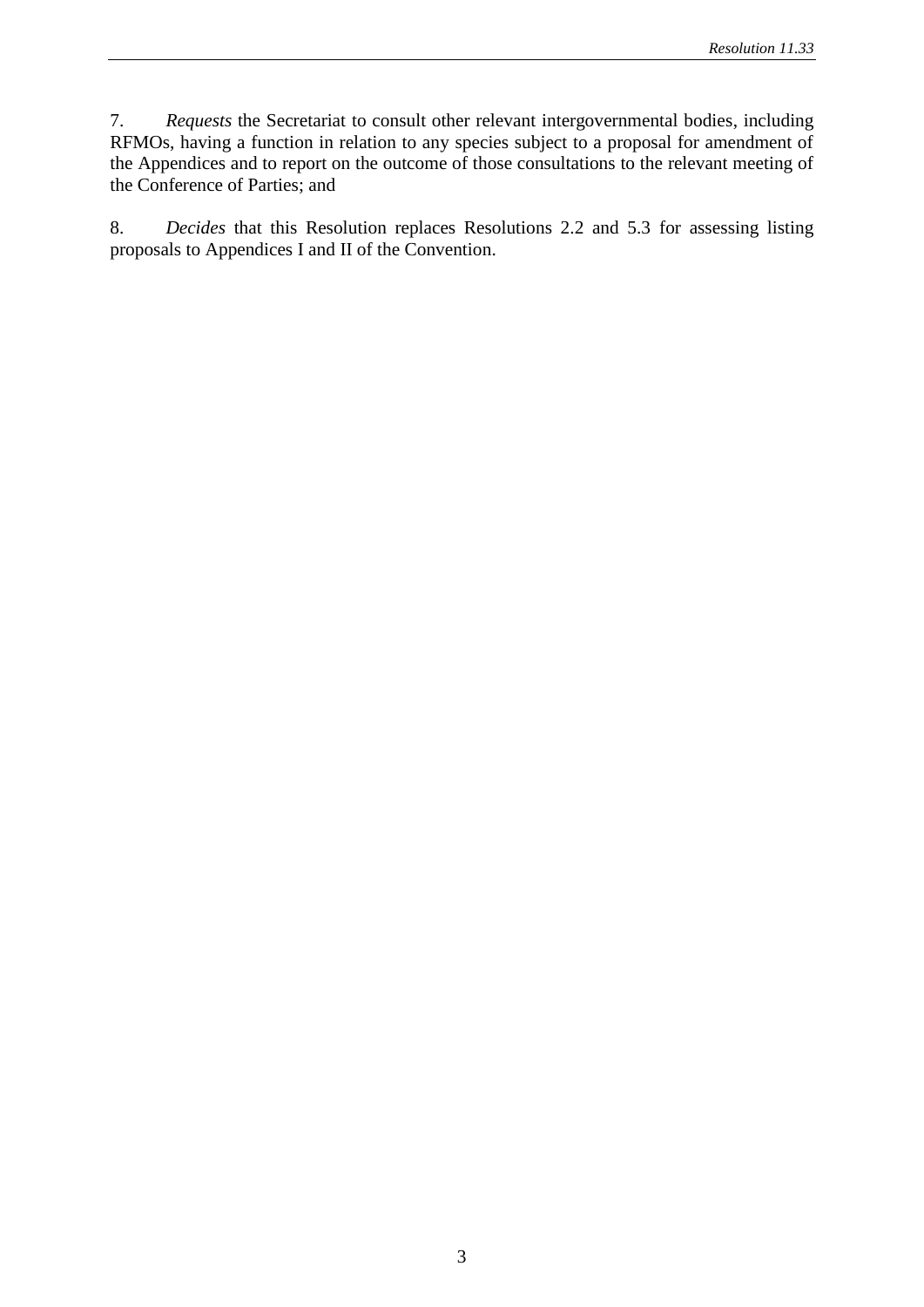**Annex to Resolution 11.33**

## **GUIDELINES FOR ASSESSMENT OF APPENDIX I AND II LISTING PROPOSALS**

1. CMS requirements for listing species or populations to Appendix I are set out in paragraphs 1 and 2 of Article III:

- *i. 'Appendix I shall list migratory species which are endangered.*
- *ii. A migratory species may be listed in Appendix I provided that reliable evidence, including the best scientific evidence available, indicates that the species is endangered.'*

2. CMS requirements for listing migratory species on Appendix II are set out in paragraph 1 of Article IV, and states two scenarios – which can be evaluated through three 'tests', the first two of which (tests 1a and 1b) are linked, that need to be considered for a listing proposal to be successful:

*'Appendix II shall list migratory species which have an unfavourable conservation status* (Test 1a) *and which require international agreements for their conservation and management* (Test 1b)*, as well as those which have a conservation status which would significantly benefit from the international cooperation* (Test 2) *that could be achieved by an international agreement'.*

3. Evidence of the migratory status of a species should be clearly demonstrated in a listing proposal. In particular the 'cyclically and predictably' nature of migrations across national boundaries should be demonstrated.

4. The IUCN Red List Categories and Criteria (Version 3.1, second edition) should be used as suggested below in assessing proposals to list migratory species on Appendices I and II:

- a. a taxon assessed as 'Extinct in the Wild', 'Critically Endangered', or 'Endangered' using the IUCN Red List criteria is eligible for consideration for listing in Appendix I, recognising that CMS Appendix I species are broadly defined as 'endangered'.
- b. a taxon assessed as 'Vulnerable' or 'Near Threatened' would not normally be considered for listing in Appendix I unless there is substantive information subsequent to the IUCN Red List assessment that provides evidence of deteriorating conservation status, and information about the conservation benefits that an Appendix I listing would bring.
- c. a taxon assessed as 'Extinct in the Wild', 'Critically Endangered', 'Endangered', 'Vulnerable' or 'Near Threatened' using the IUCN Red List criteria will be eligible for consideration for listing in Appendix II; recognising that such taxa meet the definition of 'unfavourable conservation status' under the Convention.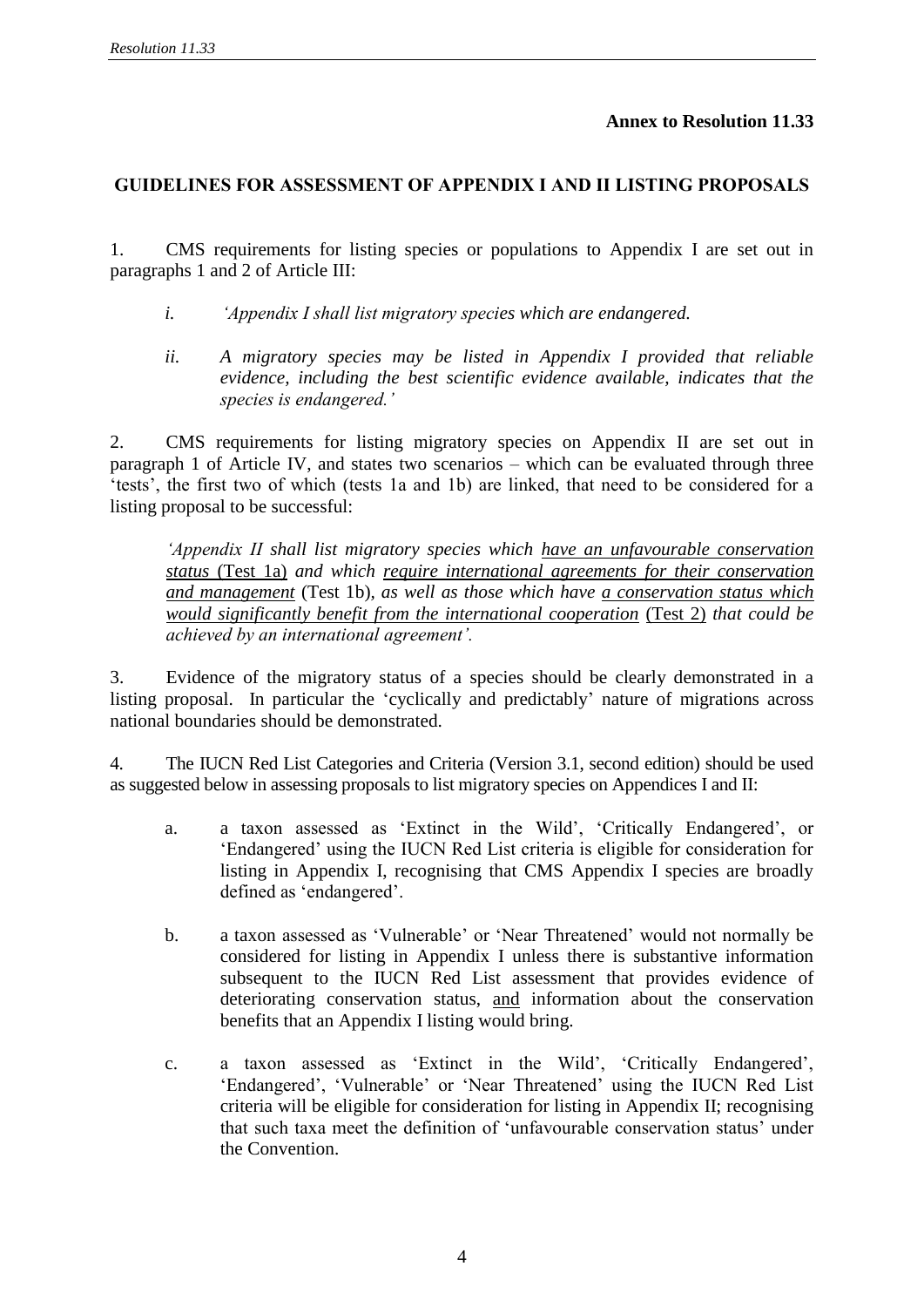- d. a taxon assessed as 'Data Deficient' using the IUCN Red List criteria should be evaluated in terms of the merit of any individual Appendix II proposal. Information that may be available since the Data Deficient assessment should be considered on a case by case basis. It would be exceptional for a 'Data Deficient' assessed taxon to be considered for listing in Appendix I.
- e. the scale of the Red List assessment should match the scale of the listing proposal. Thus for a proposal to include a species in the Appendices, the Red List assessment used should be a global assessment. However, if it is proposed to include a population or geographically separate part of a population of any species, then the Red List assessment used should be with respect to that population or part of that population.
- f. in making a decision on whether a taxon qualifies for listing in either Appendix I or Appendix II, information which has become available since the last IUCN Red List assessment for a taxon should also be taken into account, using the same principles and percentage changes in populations as the red-listing process.
- g. if an IUCN Red List assessment is not available for a taxon, equivalent information, using the same principles and percentage changes in populations as the red-listing process, should be provided in the listing proposal to enable it to be assessed on an equivalent basis.

5. The benefits and risks to conservation of listing or delisting should be explicitly stated for both Appendix I and Appendix II proposals. Coherence with existing measures in other multilateral fora should be considered.

6. The consideration of whether species '*require international agreements for their conservation and management'* (Test 1b), or '*have a conservation status which would significantly benefit from the international cooperation that could be achieved by an international agreement*' (Test 2) and thus qualify for inclusion in Appendix II should be decided on a case by case basis. Any proposal to include a species in Appendix II should include an assessment of whether:

- i. existing legislation in the Range States is sufficient, or if further protection is needed;
- ii. the majority of the population of the species concerned is migratory or sedentary;
- iii. the factors that have led to an unfavourable conservation status are anthropogenic or natural;
- iv. existing bilateral or multilateral measures/agreements need to be boosted or amended;
- v. all range states already protect the species or have management recovery plans in place; and